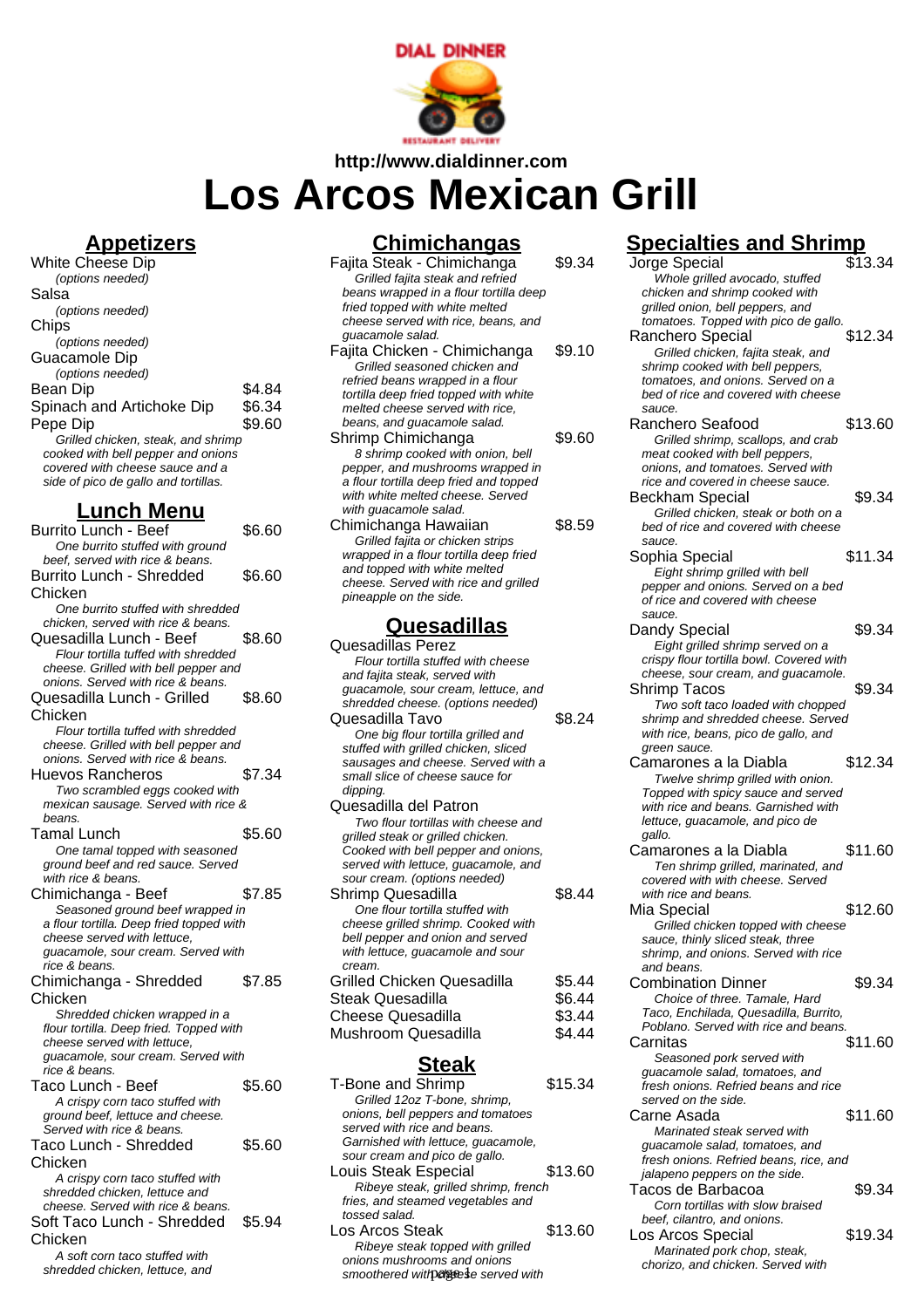cheese. Served with rice & beans. Enchilada Lunch - Beef \$6.10 A soft corn tortilla stuffed with ground beef. Topped with cheese sauce. Served with rice & beans. Enchilada Lunch - Shredded Chicken \$6.10 A soft corn tortilla stuffed with shredded chicken. Topped with cheese sauce. Served with rice & beans. El Bufalo - Beef \$7.37 Small beef quesadilla, one enchilada topped with cheese sauce. Served with rice & beans. El Buffalo - Chicken \$7.34 Chicken quesadilla topped with cheese sauce. Served with rice & beans. Taco Salad - Beef \$7.10 A crispy flour tortilla bowl filled with seasoned ground beef, lettuce, shredded cheese, sour cream and tomatoes. Topped with cheese sauce. Taco Salad - Shredded Chicke \$7.10 A crispy flour tortilla bowl filled with shredded chicken, lettuce, shredded cheese, sour cream and tomatoes. Topped with cheese sauce. Speedy Gonzalez - Beef \$6.60 One taco, one enchilada stuffed with seasoned ground beef. Topped with red sauce. Speedy Gonzalez - Shredded \$6.60 Chicken One taco, one enchilada stuffed with shredded chicken. Topped with red sauce. Served with rice & beans. Tostaguac Lunch \$7.34 Flat corn tortilla deep fried covered with beans and ground beef. Topped with lettuce, shredded cheese. tomatoes and guacamole **Kid's Menu Drink not included**  $#1$  Taco - Beef (Kid's)  $$5.34$ One taco, rice & beans, ground beef #1 Taco - Shredded Chicken (Kid's) \$5.34 One taco, rice & beans, shredded chicken #2 Enchilada - Beef (Kid's) \$5.34

- One ground beef enchilada, rice & beans
- #2 Enchilada Shredded Chicken (Kid's) \$5.34

One ground beef enchilada, rice & beans

- #3 Cheese Quesadilla (Kid's)\$5.34 One ground beef quesadilla, rice & beans
- #4 Burrito Beef (Kid's) \$5.34 One ground beef burrito, rice & beans
- #4 Burrito Shredded Chicken \$5.34 (Kid's)
- One shredded chicken burrito, rice & beans
- #5 Cheeseburger with Fries (Kid's) \$5.34
- #6 Chicken Fries with Fries (Kid's) \$5.34
- #7 Corn Dog with Fries (Kid's) \$5.34
- #8 Cheese sticks with Fries (Kid's) \$5.34
- #9 Chimichanga Beef (Kid's) \$5.34 Topped with our cheese Sauce. Served with rice & beans

rice and beans. Side of steamed vegetables. Steak Ranchero  $$15.34$ T-bone steak cooked with onions, bell pepper and tomatoes served with rice and beans. Steak Charro \$15.34 T-bone steak cooked with bacon, mushrooms, and onions; served with rice, beans, lettuce, guacamole, sour cream and pico de gallo. **Fajitas All dishes served with rice, beans, lettuce, pico de gallo, sour cream, guacamole, and flour tortillas.** Shrimp Fajitas 12 Charbroiled shrimp, marinated in our famous recipe, cooked with onions & bell peppers, serving sizzling hot with rice and beans, lettuce, guacamole and sour cream. (options needed) Fajitas Bravas Marinated tender strips of beef, chicken, & shrimp with sauteed onion, bell peppers refried beans, rice, lettuce, sour cream, guacamole & pico de gallo with three flour tortillas. (options needed) Pepe Grill Beef skirt strips, chicken, pork chop and 6 grilled shrimp with onions, bell peppers, sliced sausages

lettuce, tomatillo sauce and tortillas. (options needed) Fajitas Chihuahuas Marinated tender strips of beef, chicken, bacon, and shrimp cooked with sauteed onions, bell peppers and tomatoes. Served with rice and beans. Garnished with lettuce, sour

& tomatoes served with rice, beans,

- cream, and guacamole. Fajitas Hawaiian (Single) \$12.60 Tender strips of marinated chicken, beef skirt steak, served with pineapple, onions, bell peppers and tomatoes. Served with rice and beans. Garnished with lettuce, sour cream, guacamole and pico de gallo. Seafood Fajitas (Single) \$15.60
- Grilled shrimp, scallops, and crab meat cooked with bell peppers and onions. Garnished with lettuce, sour cream, guacamole and pico de gallo. Papa Fajita **\$14.34** Chicken, steak, shrimp, and

chorizo cooked with bell peppers and onions.

#### **Vegetarian Plates**

Grilled Quesadilla -Vegetarian \$7.85 Flour tortilla folded with cheese, mushroom, bell pepper and onion with a guacamole salad as a side dish. Veggie Enchilada  $$8.55$ Two cheese enchiladas with your choice of mushrooms or spinach inside. Topped with cheese sauce, Includes a side dish of guacamole salad. Please insert your choice of mushrooms or spinach filling. Veggie Faiitas **\$10.60** Cooked onions, bell pepper, tomatoes, mushrooms, and California vegetables served with a side dish of guacamole salad, rice, & beans.

#### **A la carte**

Hard Taco - Shredded Chicken \$2.24 (1)

One hard taco. Seeved with

black beans, rice, and Mexican corn on the side.

| on the side.                           |         |
|----------------------------------------|---------|
| Tilapia and Shrimp                     | \$11.34 |
| Grilled tilapia topped with grilled    |         |
| shrimp; served with rice and steamed   |         |
| vegetables.                            |         |
| Arcos Marinado                         | \$11.34 |
| Bed of rice, topped with marinated     |         |
| chicken, steak, shrimp, and cheese     |         |
| sauce                                  |         |
| Ivan Special Arcos                     | \$11.34 |
| Bed of fries topped with marinated     |         |
| chicken, steak, shrimp, and cheese     |         |
| sauce and flour tortillas.             |         |
| Molcajete                              | \$12.34 |
| Grilled chicken breast, thin slices of |         |
| steak, three shrimp, green onions,     |         |
| bell peppers, shredded cheese, and     |         |
| chorizo. Topped with homemade          |         |
| sauce.                                 |         |
| Poblanos                               | \$11.34 |
| Two poblano stuffed with cheese        |         |
| and onins. Battered, deep fried, and   |         |
| topped with red sauce. Served with     |         |
| fried beans and Spanish rice.          |         |
| Flautas                                | \$9.34  |
| Four fried corn tortillas stuffed with |         |
| chicken. Served with guacamole         |         |
| salad.                                 |         |
|                                        |         |

#### **Desserts**

| Vanilla Ice Cream                    | \$2.14 |
|--------------------------------------|--------|
| One scoop.                           |        |
| <b>Fried Ice Cream</b>               | \$3.84 |
| Vanilla ice cream covered in crispy  |        |
| cinnamon crust and                   |        |
| chocolate/caramel with whipped       |        |
| cream.                               |        |
| Sopapillas                           | \$3.34 |
| Flour tortillas deep fried to golden |        |
| brown: topped with honey butter and  |        |
| cinnamon.                            |        |
| Cheesecake                           | \$3.84 |
| Served plain or with strawberry      |        |
| sauce.                               |        |
| Flan                                 | \$3.64 |
| Traditional Mexican style            |        |
| homemade creamy custard in a light   |        |
| caramel sauce.                       |        |

#### **Mexican Drinks**

| Pina                     | \$1.99 |
|--------------------------|--------|
| Jarritos 13.5 oz Bottle  |        |
| Guayaba                  | \$1.99 |
| Jarritos 13.5 oz Bottle  |        |
| Limon                    | \$1.99 |
| Jarritos 13.5 oz Bottle  |        |
| Mandarina                | \$1.99 |
| Jarritos 13.5 oz Bottle  |        |
| Tamarindo                | \$1.99 |
| Jarritos 13.5 oz Bottle  |        |
| Toronja                  | \$1.99 |
| Jarritos 13.5 oz Bottle  |        |
| Tutifruti                | \$1.99 |
| Jarritos 13.5 oz Bottle  |        |
| Topo Chico Mineral Water | \$1.99 |
| Sangria Senorial         | \$1.99 |
|                          |        |

#### **Sodas**

| vitri crieese sauce.       |                         |        |
|----------------------------|-------------------------|--------|
| dish of guacamole          | Coca-Cola               | \$2.64 |
| sert your choice of        | Diet Coke               | \$2.64 |
| pinach filling.            | Dr. Pepper              | \$2.64 |
| \$10.60<br>s, bell pepper, | Sprite                  | \$2.64 |
| rooms, and California      | Pink Lemonade           | \$2.64 |
| ed with a side dish of     | Sweet Tea               | \$2.64 |
| d, rice, & beans.          | Unsweet Tea             | \$2.64 |
|                            | <b>Fruit Punch</b>      | \$2.64 |
| a carte                    | Fanta                   | \$2.64 |
| nredded Chicken \$2.24     | Coca-Cola - Kids        | \$1.45 |
| pa§erved with              | Diet Coca - Cola - Kids | \$1.45 |
|                            |                         |        |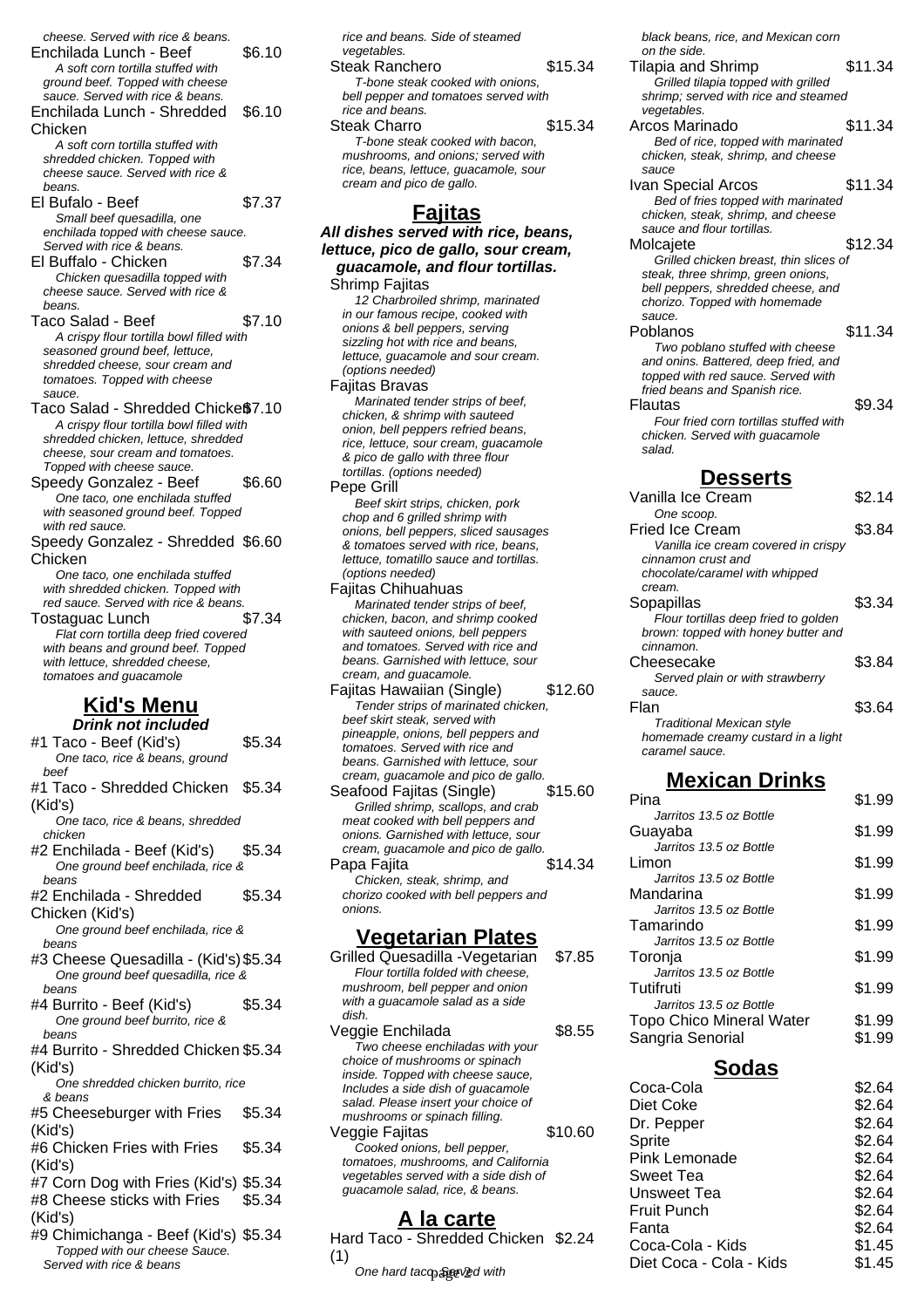| #9 Chimichanga - Chicken<br>(Kid's)                                         | \$5.34           |
|-----------------------------------------------------------------------------|------------------|
| Topped with our cheese Sauce.                                               |                  |
| Served with rice & beans<br># 10 Pollo Loco (Kid's)                         | \$5.34           |
| 4 oz Grilled boneless chicken<br>breast topped with rice & beans            |                  |
| Mini Marinado                                                               | \$5.34           |
| <u>Salads</u>                                                               |                  |
| Guacamole Salad                                                             | \$5.34           |
| A bed of lettuce, topped with<br>guacamole, pico de gallo, and              |                  |
| shredded cheese.                                                            |                  |
| <b>Grilled Chicken Salad</b><br>Marinated grilled chicken served            | \$8.34           |
| with lettuce, mushrooms, tomatoes,                                          |                  |
| and sliced avocados.<br>Taco Salad                                          | \$7.85           |
| Crispy flour tortilla bowl. Topped                                          |                  |
| with lettuce, tomatoes, shredded                                            |                  |
| cheese, sour cream, and quacamole.<br>Covered with white cheese             |                  |
| sauce.(options needed)                                                      |                  |
| Arcos Taco Salad                                                            | \$8.85           |
| Chicken, Steak, or Mixed. Crispy<br>flour tortilla cooked with bell peppers |                  |
| and onion. Topped with lettuce,                                             |                  |
| tomatoes, shredded cheese, sour<br>cream and guacamole. (options            |                  |
| needed)                                                                     |                  |
| Fajita Taco Salad                                                           | \$8.85           |
| Chicken or Steak. Crispy flour<br>tortilla with cooked with bell peppers    |                  |
| and onions. Topped with lettuce,                                            |                  |
| tomatoes, shredded cheese, sour                                             |                  |
| cream, and guacamole. (options<br>needed)                                   |                  |
|                                                                             |                  |
|                                                                             |                  |
| <b>Nachos</b>                                                               |                  |
| <b>BBQ Nachos</b>                                                           | \$9.34           |
| Shredded BBQ pork served on a<br>bed of chips covered in cheese             |                  |
| sauce. (options needed)                                                     |                  |
| Nachos Mexicanos                                                            | \$8.84           |
| Ground beef nachos cooked with<br>peppers, onion, and jalapenos.            |                  |
| Topped with cheese sauce. (options                                          |                  |
| needed)<br>Nachos Arcos                                                     | \$11.34          |
| Grilled chicken, steak and shrimp                                           |                  |
| cooked with bell pepper and onions<br>covered with white cheese and         |                  |
| topped with lettuce, guacamole,                                             |                  |
| tomatoes and sour cream                                                     |                  |
| <b>Panchito Nachos</b><br>Cooked with bell pepper and onion                 | \$9.60           |
| covered with White cheese topped                                            |                  |
| with lettuce, tomatoes, sour cream                                          |                  |
| and guacamole. (options needed)<br>Nachos del Pueblo                        | \$8.84           |
| Cheese nachos topped with refried                                           |                  |
| beans, ground beef and shredded                                             |                  |
| chicken, covered with lettuce, tomato,<br>guacamole and sour cream          |                  |
| Seafood Nachos                                                              | \$12.60          |
| Grilled shrimp, scallops, and crab<br>cooked with onions, bell pepper and   |                  |
| tomatoes covered with White cheese                                          |                  |
| <b>Shrimp Nachos</b>                                                        | \$9.10           |
| Grilled shrimp cooked with bell<br>pepper and onions, topped with           |                  |
| cheese sauce                                                                |                  |
| <b>Grilled Steak Nachos</b>                                                 | \$8.34           |
| <b>Ground Beef Nachos</b><br><b>Grilled Chicken Nachos</b>                  | \$7.34           |
| <b>Shredded Chicken Nachos</b>                                              | \$8.34<br>\$7.34 |
| Cheese Nachos                                                               | \$5.85           |

#### **Chicken**

Pollo Adobado  $$13.34$ Slices of prime chicken breast grilled with our special homemade

| Hard Taco - Beef (1)                                           | \$2.24  |
|----------------------------------------------------------------|---------|
| One hard taco. Served with beef,                               |         |
| lettuce and shredded cheese.                                   |         |
| (options needed)                                               |         |
| Hard Taco - Shredded Chicken \$5.74                            |         |
| Order (3)                                                      |         |
| Three hard tacos. Served with<br>shredded chicken, lettuce and |         |
| shredded cheese. (options needed)                              |         |
| Hard Taco - Beef Order (3)                                     | \$5.74  |
| Three hard tacos. Served with                                  |         |
| beef, lettuce and shredded cheese.                             |         |
| (options needed)                                               |         |
| Soft Taco - Shredded Chicken                                   | \$2.74  |
| (1)                                                            |         |
| One soft taco. Served with                                     |         |
| shredded chicken, lettuce and                                  |         |
| shredded cheese. (options needed)                              |         |
| Soft Taco - Beef (1)                                           | \$2.74  |
| One soft taco. Served with beef,                               |         |
| lettuce and shredded cheese.<br>(options needed)               |         |
| Soft Taco - Shredded Chicken                                   | \$7.94  |
| (3)                                                            |         |
| Three soft tacos. Served with                                  |         |
| shredded chicken, lettuce and                                  |         |
| shredded cheese. (options needed)                              |         |
| Soft Taco - Beef -(3)                                          | \$7.94  |
| Three soft tacos. Served with Beef,                            |         |
| lettuce and shredded cheese.                                   |         |
| (options needed)                                               |         |
| <b>Bean Burrito</b>                                            | \$4.64  |
| Burrito Chicken (1)                                            | \$5.34  |
| Burrito Chicken (2)                                            | \$9.34  |
| Burrito Beef (1)                                               | \$5.34  |
| Burrito Beef (2)                                               | \$9.34  |
| Chimichanga Beef (1)                                           | \$6.34  |
| Chimichanga Beef (2)                                           | \$10.34 |
| Chimichanga Chicken (1)                                        | \$6.34  |
| Chimichanga Chicken (2)                                        | \$10.34 |
| Enchilada Cheese (1)                                           | \$3.24  |
| Enchilada Cheese (3)                                           | \$8.34  |
| Enchiladas Chicken (1)                                         | \$3.24  |
| Enchiladas Chicken (3)                                         | \$8.34  |
| Enchiladas Bean (1)                                            | \$3.24  |
| Enchiladas Bean (3)                                            | \$8.34  |
|                                                                | \$3.24  |
| Enchiladas Beef (1)                                            |         |
| Enchiladas Beef (3)                                            | \$8.34  |
| Tamal - One                                                    | \$3.24  |
| Topped with refried beans and<br>ground beef.                  |         |
| Tamal - Three                                                  | \$8.34  |
| Topped with refried beans and                                  |         |
| ground beef.                                                   |         |
| Chile Relleno                                                  | \$6.34  |
| Stuffed with cheese, ground beef,                              |         |
| red sauce, dipped in a fluffy egg                              |         |
| batter and fried.                                              |         |
| Steak Fundido                                                  | \$8.34  |
| Tostado - Shredded Chicken                                     | \$5.34  |
| Flat, crispy tortilla with shredded                            |         |
| chicken, lettuce, shredded cheese<br>and tomatoes.             |         |
| Tostado - Ground Beef                                          | \$5.34  |
| flat, crispy tortilla with your choice                         |         |
| ground beef with lettuce, shredded                             |         |
| cheese tomatoes.                                               |         |
|                                                                |         |

shredded chicken, lettuce and shredded cheese. (options needed)

| Dr. Pepper - Kids    | \$1.45 |
|----------------------|--------|
| Fanta - Kids         | \$1.45 |
| Sweet Tea - Kids     | \$1.45 |
| Unsweet Tea - Kids   | \$1.45 |
| Pink Lemonade - Kids | \$1.45 |
| Fruit Punch - Kids   | \$1.45 |
| Sprite - Kids        | \$1.45 |
|                      |        |